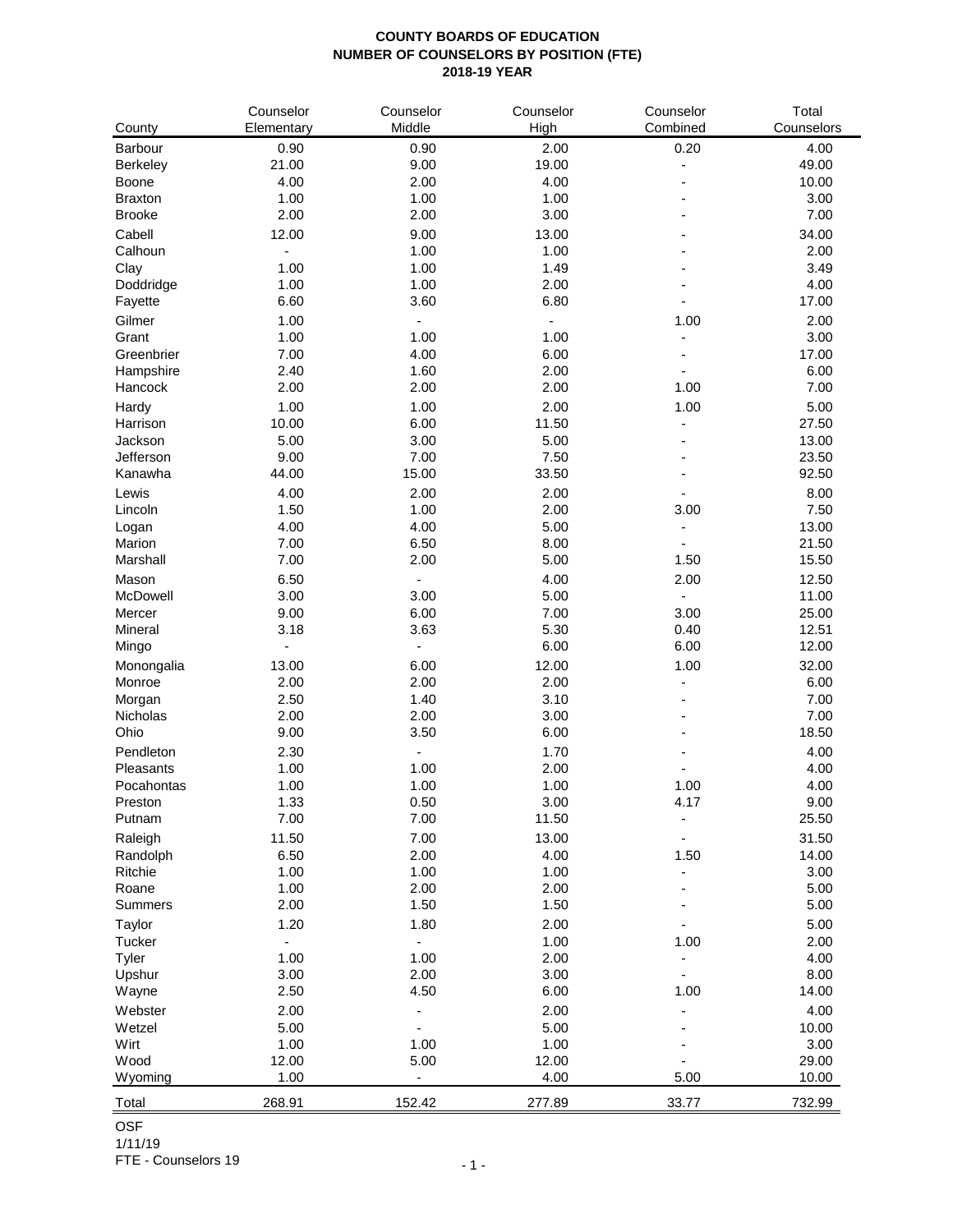## **COUNTY BOARDS OF EDUCATION STUDENT TO COUNSELOR RATIO 2018-19 YEAR**

|                   | Headcount      | Total         | Student/<br>Counselor |
|-------------------|----------------|---------------|-----------------------|
| County            | Enrollment     | Counselors    | Ratio                 |
| Barbour           | 2,326          | 4.00          | 581.50                |
| <b>Berkeley</b>   | 19,471         | 49.00         | 397.37                |
| <b>Boone</b>      | 3,839          | 10.00         | 383.90                |
| <b>Braxton</b>    | 1,975          | 3.00          | 658.33                |
| <b>Brooke</b>     | 2,830          | 7.00          | 404.29                |
| Cabell            | 12,434         | 34.00         | 365.71                |
| Calhoun           | 962            | 2.00          | 481.00                |
| Clay              | 1,859          | 3.49          | 532.66                |
| Doddridge         | 1,119          | 4.00          | 279.75                |
| Fayette           | 6,143          | 17.00         | 361.35                |
| Gilmer            | 811            | 2.00          | 405.50                |
| Grant             | 1,633          | 3.00          | 544.33                |
| Greenbrier        | 4,813          | 17.00         | 283.12                |
| Hampshire         | 2,994          | 6.00          | 499.00                |
| Hancock           | 3,991          | 7.00          | 570.14                |
| Hardy             | 2,340          | 5.00          | 468.00                |
| Harrison          | 10,734         | 27.50         | 390.33                |
| Jackson           | 4,581          | 13.00         | 352.38                |
| Jefferson         | 9,034          | 23.50         | 384.43                |
| Kanawha           | 25,686         | 92.50         | 277.69                |
| Lewis             | 2,558          | 8.00          | 319.75                |
| Lincoln           | 3,391          | 7.50          | 452.13                |
| Logan             | 5,563          | 13.00         | 427.92                |
| Marion            | 7,838          | 21.50         | 364.56                |
| Marshall          | 4,602          | 15.50         | 296.90                |
| Mason             | 4,071          | 12.50         | 325.68                |
| McDowell          | 2,967          | 11.00         | 269.73                |
| Mercer            | 8,854          | 25.00         | 354.16                |
| Mineral           | 4,104          | 12.51         | 328.06                |
| Mingo             | 4,075          | 12.00         | 339.58                |
| Monongalia        | 11,521         | 32.00         | 360.03                |
| Monroe            | 1,736          | 6.00          | 289.33                |
| Morgan            | 2,302          | 7.00          | 328.86                |
| Nicholas<br>Ohio  | 3,693<br>5,222 | 7.00<br>18.50 | 527.57<br>282.27      |
|                   |                |               |                       |
| Pendleton         | 929            | 4.00          | 232.25<br>275.00      |
| Pleasants         | 1,100          | 4.00          |                       |
| Pocahontas        | 1,004<br>4,408 | 4.00<br>9.00  | 251.00<br>489.78      |
| Preston<br>Putnam | 9,536          | 25.50         | 373.96                |
|                   |                |               |                       |
| Raleigh           | 11,627         | 31.50         | 369.11<br>282.07      |
| Randolph          | 3,949<br>1,357 | 14.00<br>3.00 |                       |
| Ritchie<br>Roane  | 2,090          | 5.00          | 452.33<br>418.00      |
| <b>Summers</b>    | 1,486          | 5.00          | 297.20                |
|                   |                |               |                       |
| Taylor<br>Tucker  | 2,404          | 5.00<br>2.00  | 480.80<br>504.50      |
|                   | 1,009          | 4.00          | 315.00                |
| Tyler<br>Upshur   | 1,260<br>3,762 | 8.00          | 470.25                |
| Wayne             | 6,730          | 14.00         | 480.71                |
|                   |                |               |                       |
| Webster<br>Wetzel | 1,312<br>2,479 | 4.00<br>10.00 | 328.00<br>247.90      |
| Wirt              | 1,009          | 3.00          | 336.33                |
| Wood              | 12,384         | 29.00         | 427.03                |
| Wyoming           | 3,848          | 10.00         | 384.80                |
|                   |                |               |                       |
| Total             | 265,755        | 732.99        | 362.56                |

OSF 1/11/19

FTE - Counselors 19